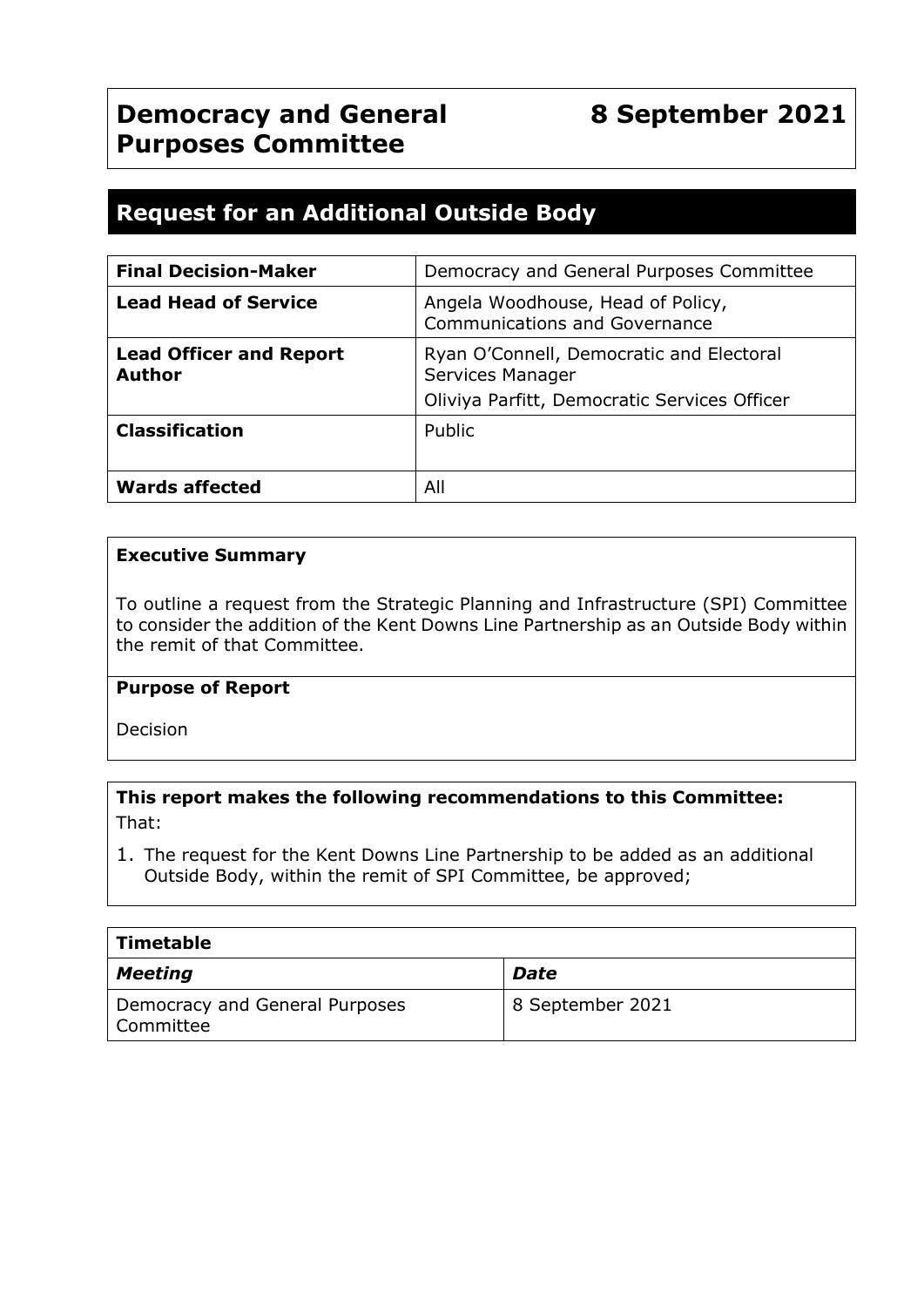# **Request for an Additional Outside Body**

## **1. CROSS-CUTTING ISSUES AND IMPLICATIONS**

| <b>Issue</b>                                        | <b>Implications</b>                                                                                                                                                                                                                                                                                                                                                                                                                                   | Sign-off                                            |
|-----------------------------------------------------|-------------------------------------------------------------------------------------------------------------------------------------------------------------------------------------------------------------------------------------------------------------------------------------------------------------------------------------------------------------------------------------------------------------------------------------------------------|-----------------------------------------------------|
| <b>Impact on</b><br>Corporate<br><b>Priorities</b>  | The four Strategic Plan objectives are:<br><b>Embracing Growth and Enabling</b><br>Infrastructure<br>Safe, Clean and Green<br>$\bullet$<br>Homes and Communities<br>A Thriving Place<br>The report ensures that the strategic plan<br>objectives are met through the proper<br>addition of and administration to Outside<br><b>Bodies</b>                                                                                                             | Head of Policy,<br>Communications<br>and Governance |
| <b>Cross</b><br><b>Cutting</b><br><b>Objectives</b> | The four cross-cutting objectives are:<br>Heritage is Respected<br>$\bullet$<br>Health Inequalities are Addressed<br>$\bullet$<br>and Reduced<br>Deprivation and Social Mobility is<br>$\bullet$<br>Improved<br><b>Biodiversity and Environmental</b><br>$\bullet$<br>Sustainability is respected<br>The report ensures that the cross-cutting<br>objectives are met through the proper<br>addition of and administration to Outside<br><b>Bodies</b> | Head of Policy,<br>Communications<br>and Governance |
| <b>Risk</b><br><b>Management</b>                    | See section 5 of this report.                                                                                                                                                                                                                                                                                                                                                                                                                         | Head of Policy,<br>Communications<br>and Governance |
| <b>Financial</b>                                    | No impact identified.                                                                                                                                                                                                                                                                                                                                                                                                                                 | Head of Policy,<br>Communications<br>and Governance |
| <b>Staffing</b>                                     | No impact identified.                                                                                                                                                                                                                                                                                                                                                                                                                                 | Head of Policy,<br>Communications<br>and Governance |
| Legal                                               | Acting on the recommendations is within<br>the Council's powers as set out in s1 of the<br>Localism Act 201, general power of<br>competence.                                                                                                                                                                                                                                                                                                          | Legal Team                                          |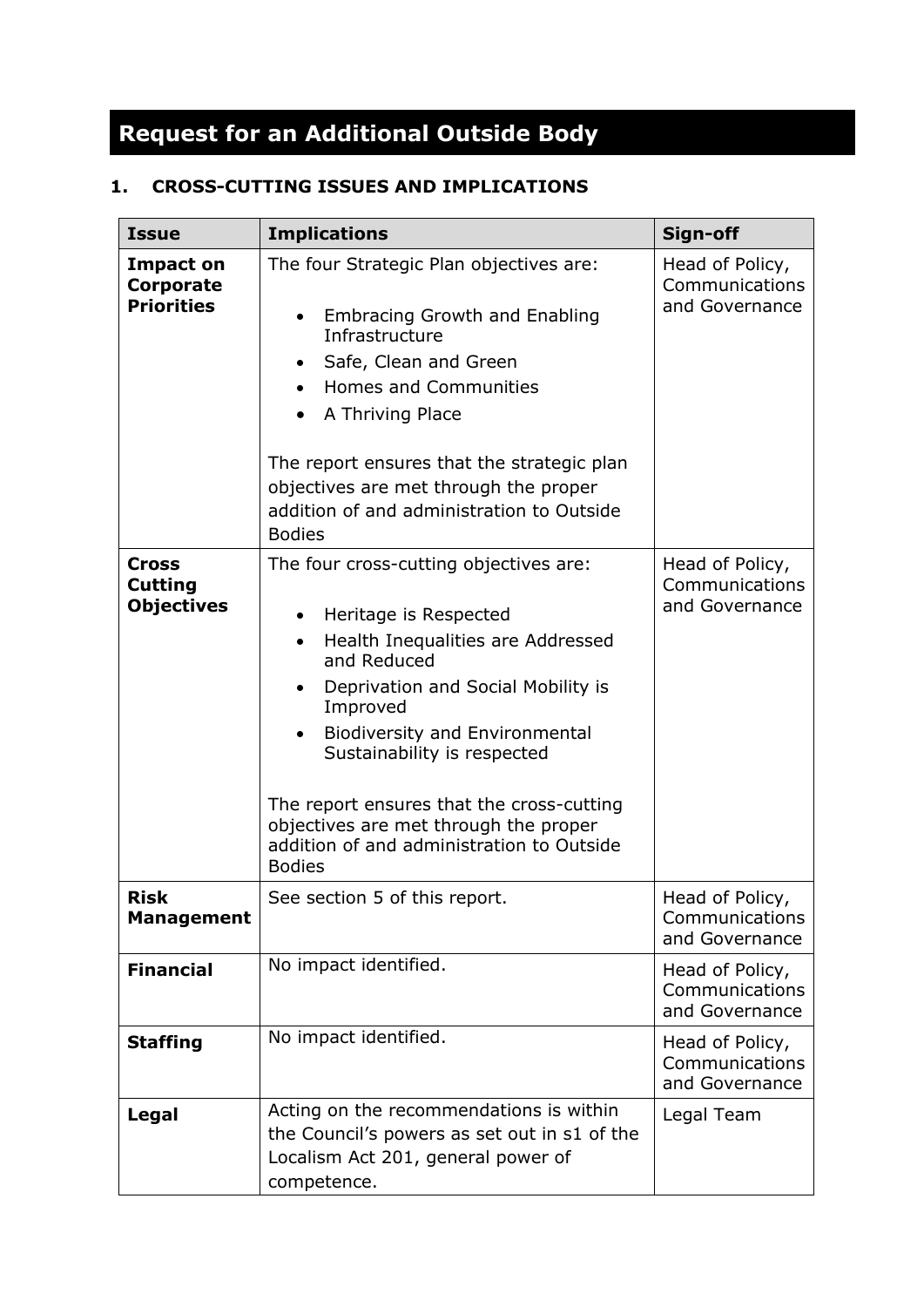| <b>Privacy and</b><br>Data<br><b>Protection</b>     | No impact identified.                                                                                                   | Policy and<br>Information<br>Team                   |
|-----------------------------------------------------|-------------------------------------------------------------------------------------------------------------------------|-----------------------------------------------------|
| <b>Equalities</b>                                   | The recommendations do not propose a<br>change in service therefore will not require<br>an equalities impact assessment | Policy &<br>Information<br>Manager                  |
| <b>Public</b><br><b>Health</b>                      | No impact identified.                                                                                                   | Head of Policy,<br>Communications<br>and Governance |
| <b>Crime and</b><br><b>Disorder</b>                 | No impact identified.                                                                                                   | Head of Policy,<br>Communications<br>and Governance |
| <b>Procurement</b>                                  | No impact identified.                                                                                                   | Head of Policy,<br>Communications<br>and Governance |
| <b>Biodiversity</b><br>and Climate<br><b>Change</b> | No impact identified.                                                                                                   | Biodiversity and<br>Climate Change<br>Manager       |

#### **2. INTRODUCTION AND BACKGROUND**

2.1 During the 6 July 2021 meeting of the SPI Committee, consideration was given to having a Council Representative on the Kent Downs Line Partnership (KDLP).

Excerpt from Minute 37:

*'It was also requested that consideration be given to having a Council representative to the Kent Downs Line Group'.*

2.2 The KDLP is part of the Kent Community Rail Partnership. The Partnership includes three community rail lines; Medway Valley, Swale and most recently, Kent. The aim of the partnership is to work alongside a multitude of organisations to 'bring social, economic and environmental benefits to the communities served by rural and secondary rail services'<sup>1</sup> .

The Council currently appoints Councillors as representatives to the Medway Valley Line.

2.3 In response, the KDLP was approached by Democratic Services to discuss whether this would be a suitable option. The Partnership confirmed that two positions could be provided, but that any number of Councillors that wished to volunteer their time to the KDLP would be welcome, albeit in a voluntary capacity.

<sup>&</sup>lt;sup>1</sup> 'Our Partnership', Kent Community Rail Partnership, Website: <u>https://kentcrp.org/our-partnership/</u>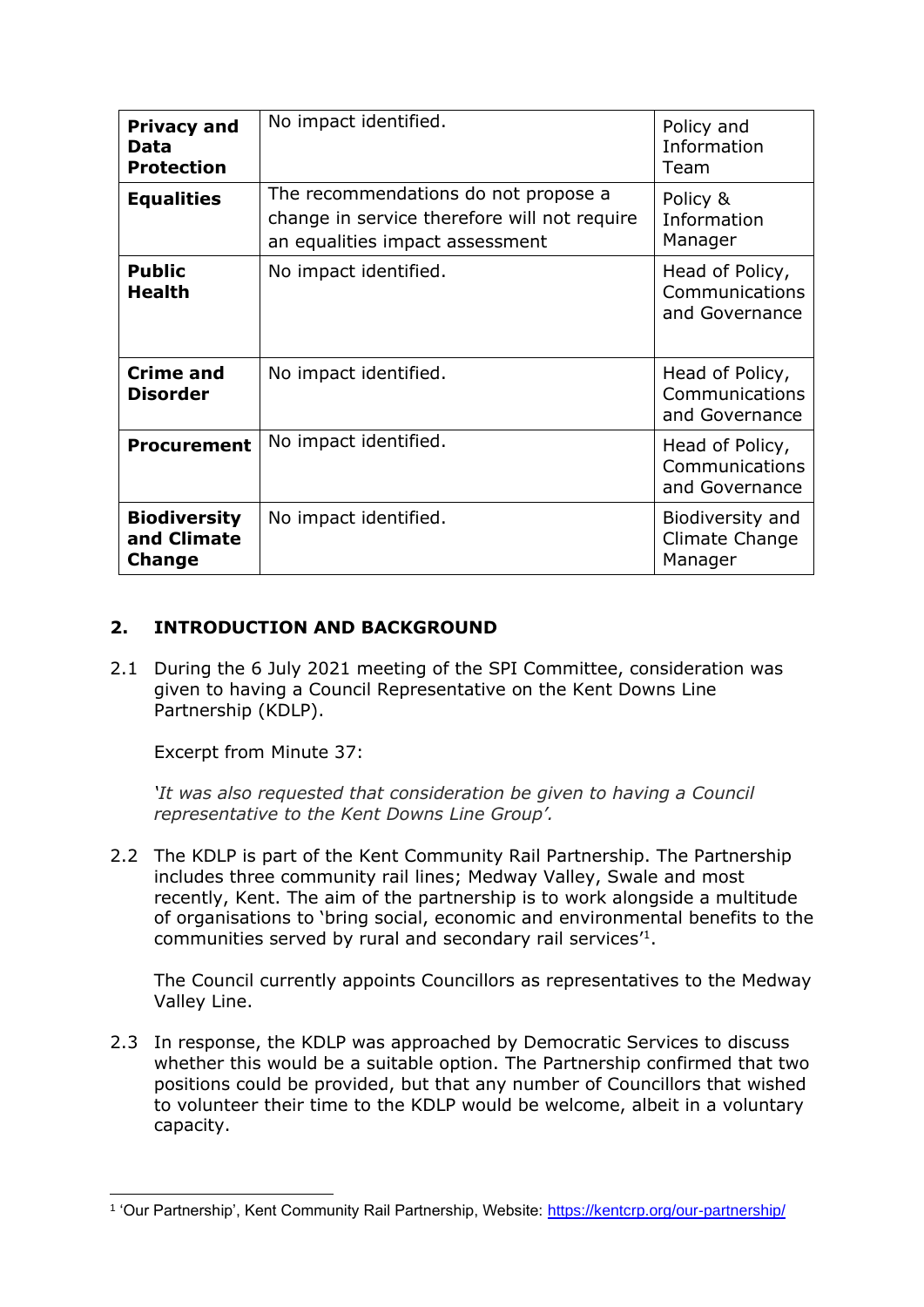2.4 The KDLP also confirmed that several Borough Councillors had already been working with the partnership in a voluntary capacity.

#### **3. AVAILABLE OPTIONS**

3.1 Option 1 – Approve the request. The Kent Downs Line Partnership would be added as an additional Outside Body, with the respective appointments to be made by the Strategic Planning and Infrastructure Committee at a later date.

Part 5, Schedule 2 of the Constitution would then be updated by the Monitoring Officer to reflect this change.

3.2 Option 2 – Do nothing. The Kent Downs Line Partnership would not be approved as an additional Outside Body and any future interactions between Councillors and the KDLP would be in a voluntary capacity.

#### **4. PREFERRED OPTION AND REASONS FOR RECOMMENDATIONS**

- 4.1 Option 1 is the preferred option, due to the mutual interest expressed from Maidstone Borough Council Councillors and the KDLP in having formally recognised positions on the latter.
- 4.2 The Committee should be aware that any Councillors currently working with the KDLP would still be subject to the proper process of making appointments to Outside Body's.

#### **5. RISK**

5.1 The risks associated with this proposal, including the risks if the Council does not act as recommended, have been considered in line with the Council's Risk Management Framework. We are satisfied that the risks associated are within the Council's risk appetite and will be managed as per the Policy.

#### **6. CONSULTATION RESULTS AND PREVIOUS COMMITTEE FEEDBACK**

6.1 Not applicable.

#### **7. NEXT STEPS: COMMUNICATION AND IMPLEMENTATION OF THE DECISION**

7.1 If the request is agreed, then the Strategic Planning and Infrastructure Committee will be informed. The positions will then be advertised to all Councillors, with the final appointments to be made by that Committee.